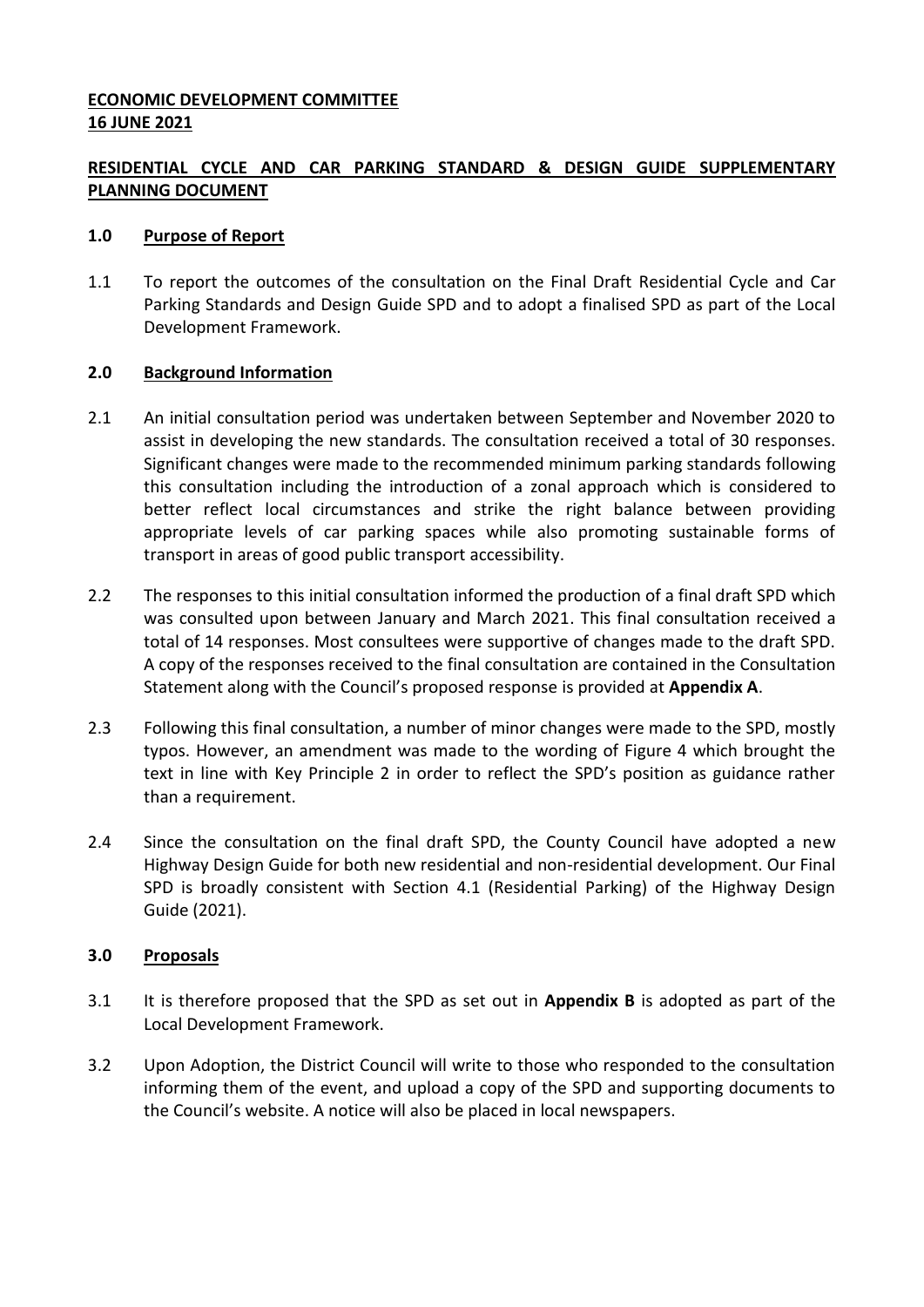#### **4.0 Equalities Implications**

- 4.1 The Integrated Impact Assessment (IIA) (which incorporates an Equalities Impact Assessment into the Plan Review) has been undertaken on the Amended Core Strategy including Spatial Policy 7 - Sustainable Transport which concluded that the policy maximises the potential opportunities for sustainable transport choices to be made by all and ensuring that major development is well located for convenient access by non-car modes can help support equality of opportunity.
- 4.2 The SPD also has wider positive beneficial implications as it will encourage more reasonable sized parking spaces and internal garage dimensions as standard which will also help support equality of opportunity.

## **5.0 Digital Implications**

5.1 There are no digital implications arising from this report.

# **6.0 Financial Implications FIN21-22/5286**

6.1 There are no financial implications arising from this report*.*

# **7.0 Community Plan – Alignment to Objectives**

- 7.1 The Community Plan Objective "Create more and better quality homes through our role as landlord, developer and planning authority" is supported by the production of the SPD as this Objective seeks to provide a positive, proactive and timely planning service which secures good quality homes.
- 7.2 The Community Plan Objective "Continue to maintain the high standard of cleanliness and appearance of the local environment" is indirectly supported by the SPD as it seeks to reduce the likelihood of on street parking in new residential developments and thus improving the appearance of the local environment.

## **8.0 RECOMMENDATIONS that:**

- **a) the consultation responses within Appendix A be noted;**
- **b) the proposed consultation responses within Appendix A be approved; and**
- **c) the Residential Cycle and Car Parking Standards and Design Guide SPD as set out in Appendix B be adopted as a Supplementary Planning Document as part of the Newark & Sherwood Local Development Framework.**

## **Reason for Recommendations**

**To allow the Council to adopt detailed guidance on the consideration of residential development proposals as part of the Local Development Framework.**